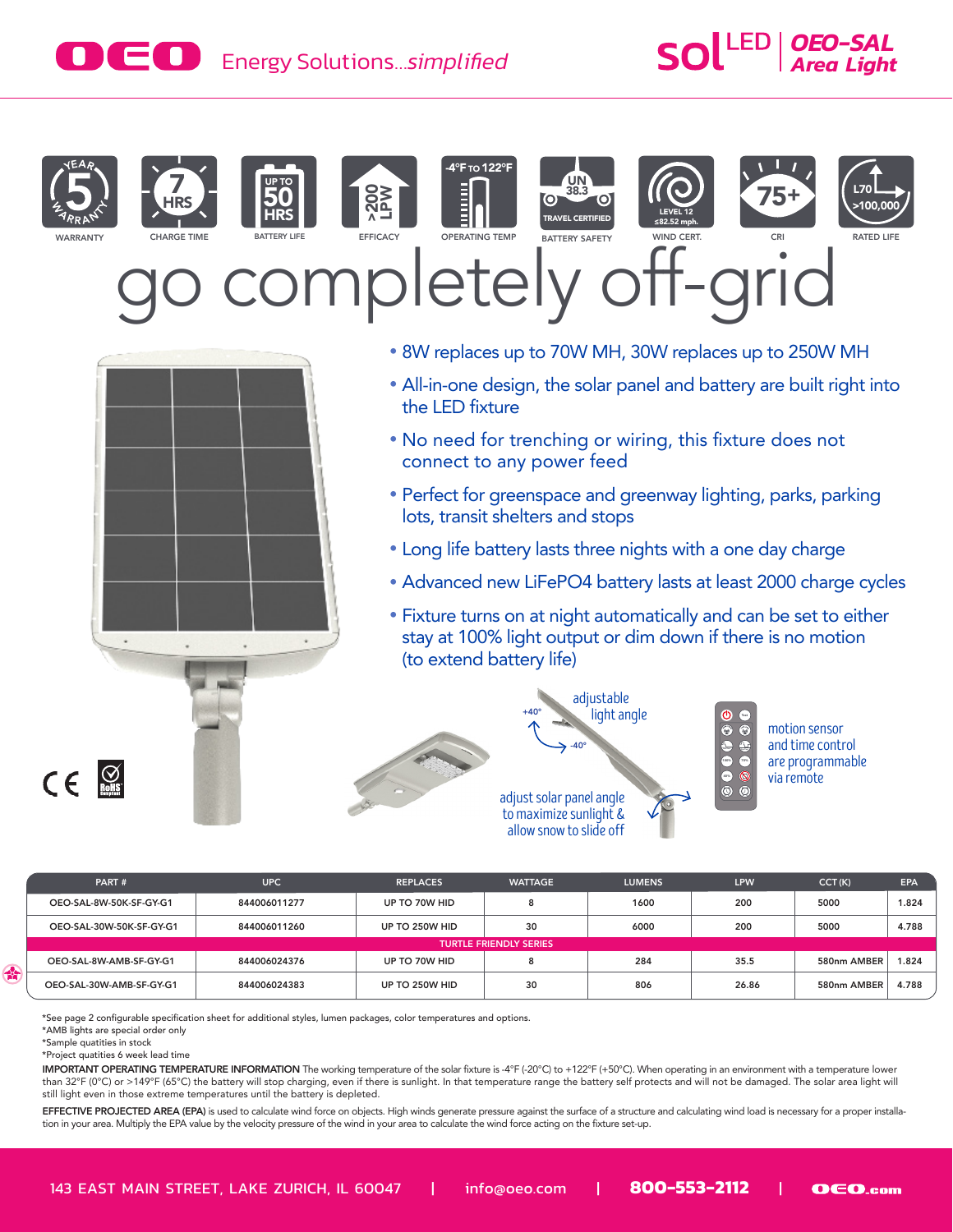## **DED** Energy Solutions...simplified



**PART NUMBER BUILDER** 

| <b>MFR</b>                                         | <b>PRODUCT</b> | <b>WATTAGE</b> | <b>COLOR</b> | <b>BRACKET</b>                            | <b>HOUSING COLOR</b> | GEN |
|----------------------------------------------------|----------------|----------------|--------------|-------------------------------------------|----------------------|-----|
| NF(                                                | SAL            |                | 50K          | SF                                        | ⌒ヽ<br>َت             | G1  |
| <b>ORDERING EXAMPLE</b><br>OEO-SAL-8W-50K-SF-GY-G1 |                | 8W<br>30W      |              | SF=adjustable slip-fitter bracket GY=Grey |                      |     |

PLEASE NOTE, THE OEOSAL COMES STANDARD WITH THE ADJUSTABLE SLIP-FITTER BRACKET ONLY. SEE ORDERING GUIDE FOR ADDITIONAL BRACKETS AVAILABLE FOR PURCHASE.

| <b>CORDERING GUIDE</b> |                             |            |                          |                     |                             |                |            |                          |                                            |
|------------------------|-----------------------------|------------|--------------------------|---------------------|-----------------------------|----------------|------------|--------------------------|--------------------------------------------|
| CASE<br>QTY            | <b>QUICK</b><br><b>SHIP</b> | <b>DLC</b> | OEO PART #               | QUICK SHIP UPC CODE | LUMEN<br><b>OUTPUT (LM)</b> | WATTAGE<br>(W) | <b>LPW</b> | <b>WARRANTY</b><br>(YRS) | <b>RECOMMENDED</b><br>MOUNTING HEIGHT (FT) |
|                        |                             | N/A        | OEO-SAL-8W-30K-SF-GY-G1  | 844006011277        | 1600                        | 8              | 200        |                          | UP TO 15FT                                 |
|                        |                             | N/A        | OEO-SAL-8W-40K-SF-GY-G1  | 844006011260        | 1600                        | 8              | 200        | 5                        | UP TO 15FT                                 |
|                        | $\bullet$                   | N/A        | OEO-SAL-8W-50K-SF-GY-G1  | 844006011260        | 1600                        | 8              | 200        |                          | UP TO 15FT                                 |
|                        |                             | N/A        | OEO-SAL-30W-30K-SF-GY-G1 | 844006011260        | 6000                        | 30             | 200        |                          | UP TO 30FT                                 |
|                        |                             | N/A        | OEO-SAL-30W-40K-SF-GY-G1 | 844006011260        | 6000                        | 30             | 200        |                          | UP TO 30FT                                 |
|                        | $\bullet$                   | N/A        | OEO-SAL-30W-50K-SF-GY-G1 | 844006011277        | 6000                        | 30             | 200        | 5                        | UP TO 30FT                                 |
|                        |                             |            |                          |                     |                             |                |            |                          |                                            |

#### ADDITIONAL BRACKETS MUST BE PURCHASED SEPARATELY.

| <b>OEO PART#</b>      | <b>DESCRIPTION</b>                                                        |
|-----------------------|---------------------------------------------------------------------------|
| OEO-SAL-BKT-8W-RP-G1  | Round pole bracket for 8W                                                 |
| OEO-SAL-BKT-8W-SP-G1  | Square pole bracket for 8W                                                |
| OEO-SAL-BKT-8W-TN-G1  | Trunnion bracket for 8W                                                   |
| OEO-SAL-BKT-30W-RP-G1 | Round pole bracket for 30W                                                |
| OEO-SAL-BKT-30W-SP-G1 | Square pole bracket for 30W                                               |
| OEO-SAL-BKT-30W-TN-G1 | Trunnion bracket for 30W                                                  |
| OEO-SAL-REMOTE-G1     | OEO-SAL-REMOTE-G1 (remote is included standard with each fixture ordered) |
| OEO-SAL-BIRDGUARD     | Stops birds from perching, landing or roosting on the fixture             |
|                       |                                                                           |



ADJUSTABLE SLIP-FITTER BRACKET (SF) (included w/quick ship models)



ROUND POLE BRACKET (RP) SQUARE POLE BRACKET (SP) TRUNNION BRACKET (TN) BIRD GUARD





#### BRACKET GUIDE



\*NOTE - BRACKETS ARE ADJUSTABLE TO FIT ON POLES WITHIN THE DIMENSIONS SHOWN ABOVE EX. FIXED ARM BRACKET CAN FIT ON A POLE BETWEEN 1.77"– 2.36"